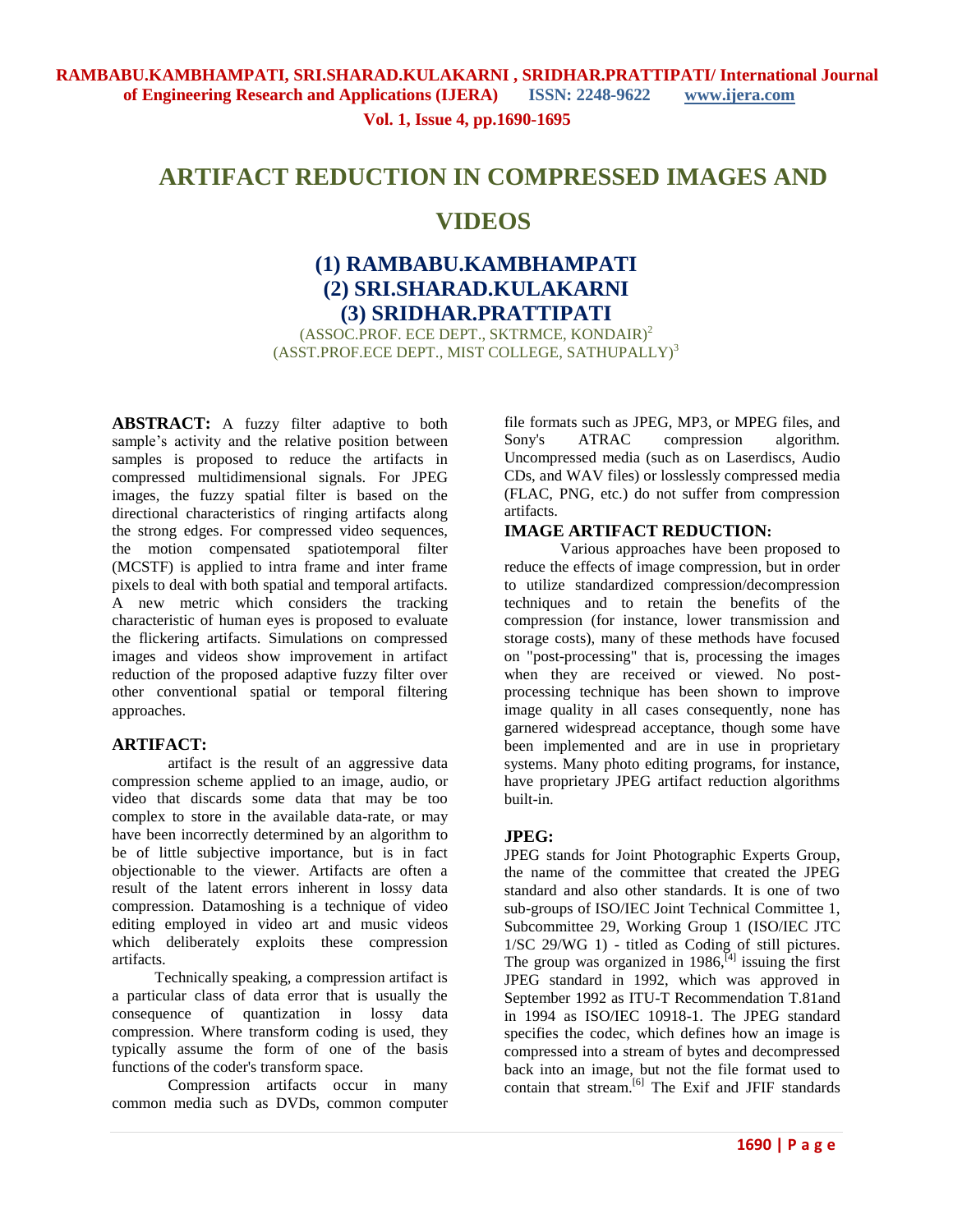#### **Vol. 1, Issue 4, pp.1690-1695**

define the commonly used formats for interchange of JPEG-compressed images.

#### **JPEG compression:**

 The compression method is usually [lossy,](http://en.wikipedia.org/wiki/Lossy_compression) meaning that some original image information is lost and cannot be restored (possibly affecting image quality.) There are [variations](http://en.wikipedia.org/wiki/Lossless_JPEG) on the standard baseline JPEG that are lossless; however, these are not widely supported. There is also an [interlaced](http://en.wikipedia.org/wiki/Interlace_%28bitmaps%29) "Progressive JPEG" format, in which data is compressed in multiple passes of progressively higher detail. This is ideal for large images that will be displayed while downloading over a slow connection, allowing a reasonable preview after receiving only a portion of the data. However, progressive JPEGs are not as widely supported, and even some software which does support them (such as some versions of Internet Explorer) only displays the image once it has been completely downloaded. There are also many medical imaging systems that create and process 12 bit JPEG images. The 12-bit JPEG format has been part of the JPEG specification for some time, but again, this format is not as widely supported.

#### **JPEG 2000:**

JPEG 2000 is a [wavelet-](http://en.wikipedia.org/wiki/Wavelet)based [image](http://en.wikipedia.org/wiki/Image_compression)  [compression](http://en.wikipedia.org/wiki/Image_compression) standard and coding system. It was created by the [Joint Photographic Experts Group](http://en.wikipedia.org/wiki/Joint_Photographic_Experts_Group) committee in 2000 with the intention of superseding their original [discrete cosine transform-](http://en.wikipedia.org/wiki/Discrete_cosine_transform)based [JPEG](http://en.wikipedia.org/wiki/JPEG) standard (created in 1992). The standardized [filename](http://en.wikipedia.org/wiki/Filename_extension)  [extension](http://en.wikipedia.org/wiki/Filename_extension) is .jp2 for [ISO/](http://en.wikipedia.org/wiki/International_Organization_for_Standardization)[IEC](http://en.wikipedia.org/wiki/International_Electrotechnical_Commission) 15444-1 conforming files and .jpx for the extended part-2 specifications, published as ISO/IEC 15444-2. The registered [MIME](http://en.wikipedia.org/wiki/Internet_media_type)  [types](http://en.wikipedia.org/wiki/Internet_media_type) are defined in [RFC 3745.](http://tools.ietf.org/html/rfc3745) For ISO/IEC 15444-1 it is image/jp2.While there is a modest increase in compression performance of JPEG 2000 compared to JPEG, the main advantage offered by JPEG 2000 is the significant flexibility of the code stream. The code stream obtained after compression of an image with JPEG 2000 is scalable in nature, meaning that it can be decoded in a number of ways; for instance, by truncating the code stream at any point, one may obtain a representation of the image at a lower resolution, or [signal-to-noise](http://en.wikipedia.org/wiki/Signal-to-noise) ratio. By ordering the code stream in various ways, applications can achieve significant performance increases. However, as a consequence of this flexibility, JPEG 2000 requires [encoders/](http://en.wikipedia.org/wiki/Encoder)[decoders](http://en.wikipedia.org/wiki/Decoder) that are complex and computationally demanding. Another difference, in comparison with JPEG, is in terms of visual [artifacts:](http://en.wikipedia.org/wiki/Compression_artifact)

JPEG 2000 produces [ringing artifacts,](http://en.wikipedia.org/wiki/Ringing_artifacts) manifested as blur and rings near edges in the image, while JPEG

produces ringing artifacts and 'blocking' artifacts, due to its [8×8 blocks.](http://en.wikipedia.org/wiki/JPEG#Block_splitting)

#### **FUZZY FILTER:**

Fuzzy filters, such as those described and improve on median filters or rank condition rank selection filters by replacing the binary spatial-rank relation by a real-valued relation. The conventional way to define the fuzzy filters is by generalizing the binary spatial-rank relation. In this paper, the fuzzy filter is introduced from the artifact reduction aspect. Assume that a filter is applied to a set of neighboring samples  $x[m + m', n + n']$  around  $x[m, n]$ the input to form the output and its unbiased form with normalization.

$$
y(m,n)=\sum [m',n]_{\text{somege}} h(x[m+m'n+n']\ n',xm,nXx(m+1m',n+n']\ (1)
$$

$$
y[m,n] = \frac{\sum_{[m',n'] \in \Omega} h(x[m+m',n+n'],x[m,n]) x[m+m',n+n']}{\sum_{[m',n'] \in \Omega} h(x[m+m',n+n'],x[m,n])}.
$$
\n(2)

In (1),  $h(x[m + m', n + n'], x[m, n])$ controls the contribution of the input  $x[m + m', n + n']$  to the output. For a linear filter, h is fixed and inputindependent. In the case of a nonlinear filter, h is a function of the input, such as for median filter.

$$
h(x[m+m',n+n'],x[m,n])
$$
  
= 
$$
\begin{cases} 1, & \text{if rank}(x[m+m',n+n']) = \text{round}\left(\frac{\text{size}(\Omega)}{2}\right) \\ 0, & \text{otherwise} \end{cases}
$$

where round(u) is the nearest integer of u.

Due to the input independence of the filter coefficients, a low-pass filter which is designed to perform effectively in the flat areas may introduce blurring artifacts in detail areas. In artifact reduction, especially for low bit-rate compression, it is desirable to preserve the details while removing the artifacts. This can be achieved by imposing the constraint such that if  $x[m + m', n + n']$  is far from  $x[m, n]$ , its contribution to the output is small. In that case, the filter coefficients  $h[k, l]$  must follow the constraints

$$
\lim_{|x[m+m',n+n']-x[m,n]\to 0} h(x[m+m',n+n'],x[m,n]) = 1
$$
\n
$$
\lim_{|x[m+m',n+n']-x[m,n]\to \infty} h(x[m+m',n+n'],x[m,n]) = 0
$$
\n(3)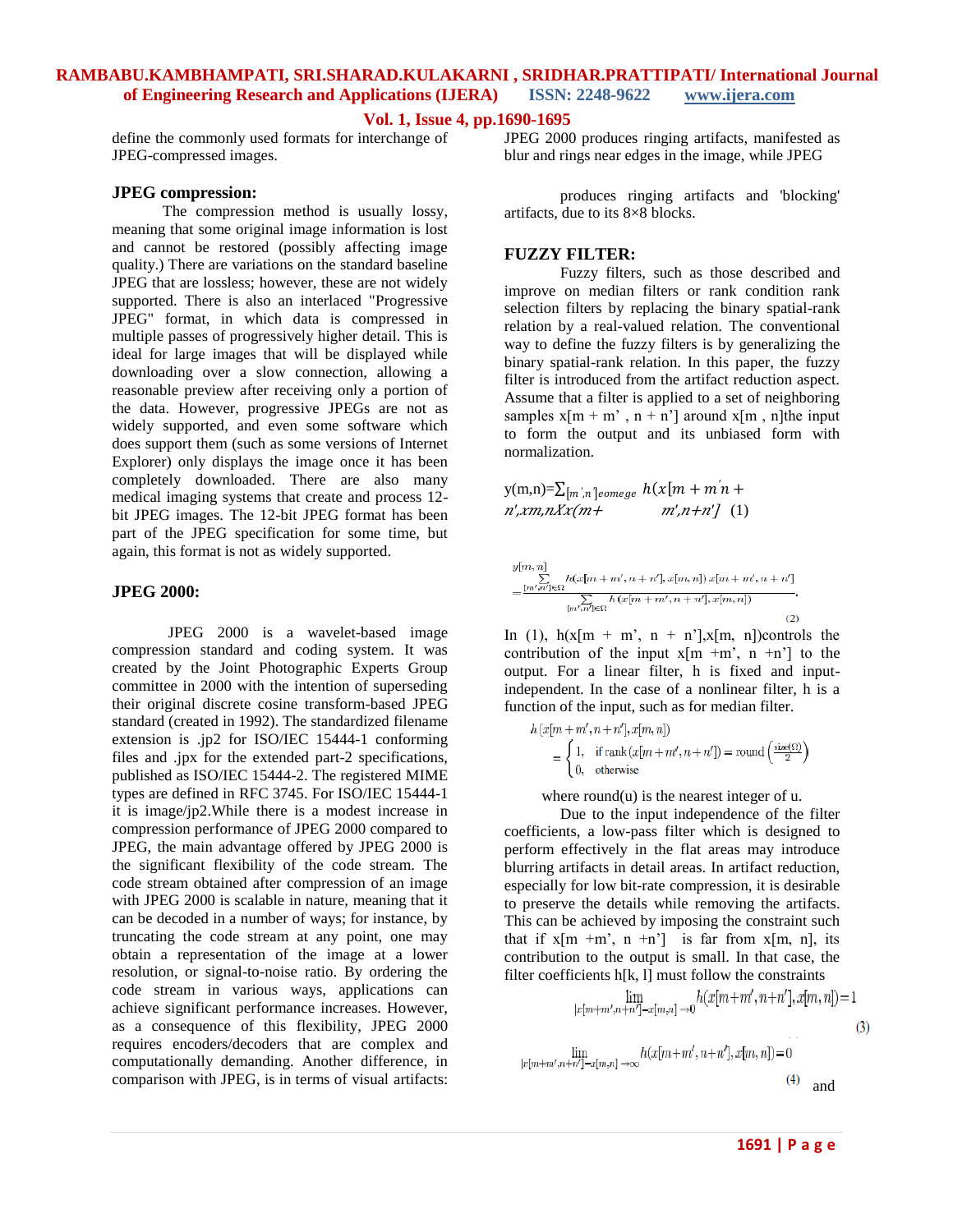**Vol. 1, Issue 4, pp.1690-1695**

$$
h(x [m + m'_1, n + n'_1], x[m, n])
$$
  
\n
$$
\geq h (x [m + m'_2, n + n'_2], x[m, n])
$$
  
\nif  $x [m + m'_1, n + n'_1] - x[m, n]|$   
\n
$$
\leq x [m + m'_2, n + n'_2] - x[m, n]|.
$$
 (5) The

function  $h(x[m + m', n + n'], x[m, n])$  is referred to as the membership function and there are many functions which fulfill these requirements. For a Gaussian membership function

$$
h(x[m+m',n+n'],x[m,n])
$$
  
=  $exp\left(-\frac{(x[m+m',n+n'] - x[m,n])^2}{2\sigma^2}\right)$  (6)

where  $\sigma$  represents the spread parameter of the input and controls the strength of the fuzzy filter. Note that the contribution of the input  $x[m, n]$  to the output is always highest compared to the contribution of other samples

 $h(x[m,n],x[m,n]) = 1 \geq h(x[m+m',n+n'],x[m,n])$ 

For the same,  $x[m + m', n + n'] - x[m, n]$  the higher the value, the higher the contribution of  $x[m + m]$ , n  $+$  n'] relatively compared to the contribution of x[m, n] to the output. This implies x[m, n] that will be more averaged to  $x[m + m', n + n']$ . Smaller  $\sigma$  values will keep the signal  $x[m, n]$  more isolated from its neighboring samples. This spread parameter should be adaptive to different areas which have different activity levels such as smooth or detail areas. For multidimensional signals, the conventional fuzzy filter assigns a fixed spread parameter for every surrounding sample and ignores the relative position between them. In image and video compression, artifacts such as blocking, ringing or flickering artifacts are directional, and, thus, the fuzzy filter should consider the directions between x[n] and its surrounding samples  $x[m + m', n + n']$ . This can be achieved by an adaptive spread parameter

$$
\sigma(x[m+m',n+n'],x[m,n]) = K[m+m',n+n'] \times \sigma_m[m,n]
$$
(8)

where  $\sigma_m$  is a position-dependent amplitude of the spread parameter  $\sigma$  and k is the scaling function controlled by the direction of  $x[m + m', n + n']$  to  $x[m, n]$ . The extensions of membership function  $\sigma$ in (8) will be discussed in Section III for compressed images and Section IV for compressed video sequences.

#### **Fuzzy Logic:**

Fuzzy logic works the way that humans think as opposed to the way that computers typically work. For example, consider the task of driving a car.

You notice that the stoplight ahead is red and the car ahead is braking. Your mind might go through the thought process, "I see that I need to stop. The roads are wet because it's raining and there is a car only a short distance in front of me. Therefore I need to apply a significant pressure on the brake pedal." This is all subconscious (in general), but that's the way we think - in fuzzy terms. Do our brains compute the precise distance to the car ahead of us and the exact coefficient of friction between our tires and the road, and then use a Kalman filter to derive the optimal pressure which should be applied to the brakes? Of course not. We use common-sense rules and they seem to work pretty well. On the other hand, when we do finally get around to pressing the brake pedal there is some exact force that we apply, say 1.326 pounds. So although we think in fuzzy, noncrisp ways, our final actions are crisp. The process of translating the results of fuzzy reasoning to a crisp, nonfuzzy action is called defuzzification.

#### **DIRECTIONAL FUZZY SPATIAL FILTER:**

#### **Directional Spread Parameter:**

 When highly compressed, the ringing artifacts in JPEG images are prevalent along strong edges and the filter strength should adapt to the edge direction. For example, in Fig. 2(b), the filter should ideally apply stronger smoothing in the horizontal direction, where the ringing artifacts are likely to have no relation with the original value, and a weaker filtering in the vertical direction, which is the edge direction of the image. One general form of cosine-based spread parameter which satisfies this requirement is



1. Example of directional JPEG artifacts with scaling factor of 4 for the quantization step matrix. (a) Original image; (b) compressed.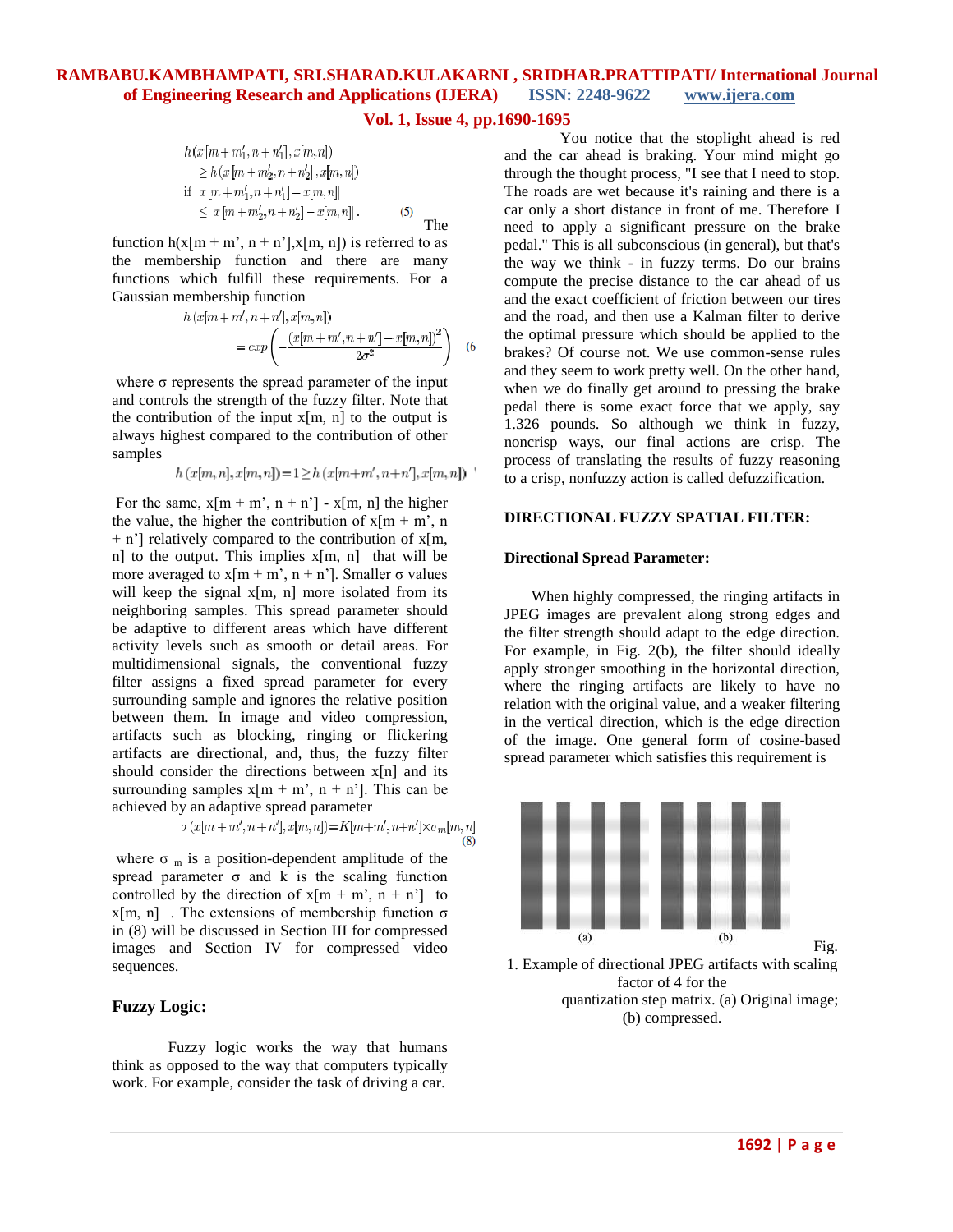**Vol. 1, Issue 4, pp.1690-1695**



2. Angle and spread parameter for directional fuzzy filter. (a) Angle  $\theta$ ;

(b) spread parameter.

$$
\sigma(\theta) = \sigma_m \left( \alpha + \beta \cos^2(\theta) \right) \tag{9}
$$

where  $\theta$  is the direction between the pixel of interestI[m,n] and its surrounding pixel  $I[m+m',n+n,]$ as shown in Fig. 3(a),  $\sigma_m$  is the amplitude of the spread parameter  $\alpha$  and  $\beta$ , and are positive scaling factors which control the maximum and minimum strength of the directional filter. In (9)  $\sigma(\theta)$ , attains the minimum  $\sigma_{min} = \alpha \sigma_m$  value in the vertical direction and the maximum value  $\sigma_{max} = (\alpha + \beta)\sigma_m$ in the horizontal direction. An example of the directional spread parameter is plotted in Fig. 3(b) with  $\sigma_m = 15$ ,  $\alpha = 0.5$  and  $\beta = 3.5$ 

#### **Edge-Based Directional Fuzzy Filter:**

For real images with more complicated edges, the strongest filtering is applied to the direction perpendicular to the edge. Based on the Sobel operator with horizontal and vertical derivative approximation of the gradient  $G = \begin{bmatrix} 0 \\ 0 \end{bmatrix}$ 1 2 1  $\Omega$ ∗

and G<sub>y</sub> = 
$$
\begin{pmatrix} 0 & 0 & 0 \\ -1 & -2 & -1 \\ -2 & 0 & 2 \\ -1 & 0 & 1 \end{pmatrix} * I
$$

Based on the prewitt operator with horizontal and vertical derivative approximation of the gradient

$$
G_x = \begin{pmatrix} 1 & 1 & 1 \\ 0 & 0 & 0 \\ -1 & -1 & -1 \end{pmatrix} * I \text{ and}
$$
  
\n
$$
G_y = \begin{pmatrix} 1 & 0 & 1 \\ -1 & 0 & -1 \\ 1 & 0 & 1 \end{pmatrix} * I \text{ the edges are detected by}
$$
  
\nusing the gradient magnitude  $G = \sqrt{G_y^2 + G_x^2}$ . Its corresponding direction is determined by  $\theta_0 =$ 

atan $\mathbb{F}(G_v / G_x)$ . The spread function in this case is determined by the angle  $(\theta - \theta_0)$  instead of in  $\theta$ , where the angles  $\theta$  and  $\theta_0$  are defined



Angles  $\theta$  and  $\theta_0$  of the edge-based directional fuzzy filter.



TABLE I COMPARISON OF PSNR IN UNITS OF dB FOR DIFFERENT METHODS

| Sequences    | 4Q    | Chen   | Liu    | Conventional Fuzzy | Adaptive Fuzzy |
|--------------|-------|--------|--------|--------------------|----------------|
| News         | 27.48 | 27.58  | 27.55  | 27.94              | 28.05          |
| Silent       | 27.84 | 28.37  | 28.33  | 28.33              | 28.58          |
| Foreman      | 28.06 | 28.46  | 28.41  | 28.78              | 28.87          |
| Mobile       | 21.22 | 20.96  | 21.13  | 21.50              | 21.55          |
| Mother       | 31.02 | 31.83  | 31.62  | 31.77              | 32.00          |
| Paris        | 23.38 | 23.25  | 23.31  | 23.80              | 23.84          |
| Average gain |       | 0.2433 | 0.2267 | 0.5200             | 0.6483         |

Let  $f(x, y)$  represent an input image and let  $f^{\wedge}(x,y)$  denote an estimate or approximation of  $f(x, y)$ that results from compressing and subsequently decompressing the input. For any value of x and y , the error  $e(x, y)$  between  $f(x, y)$  and  $f^{\wedge}(x, y)$  can be defined as

 $e(x, y) = f^{\wedge}(x, y) - f(x, y)$ 

so that the total error between the two images is

$$
\sum_{x=0}^{M-1}\sum_{y=0}^{N-1}[f^{\wedge}(x,y)-f(x,y)]
$$

Where the images are of size M x N the mean-squre error, MSE, between  $f(x,y)$  and  $f^{\wedge}(x,y)$  of the squared error averaged over the M x N

$$
\text{MSE} = \frac{1}{\text{MN}} \sum_{x=0}^{\text{M}-1} \sum_{y=0}^{\text{N}-1} \left[ f^{\wedge}(x, y) - f(x, y) \right]^{\wedge} 2
$$

$$
PSNR = \frac{\sum_{x=0}^{M-1} \sum_{y=0}^{N-1} [f^{\wedge}(x, y)]^2}{\sum_{x=0}^{M-1} \sum_{y=0}^{N-1} [f^{\wedge}(x, y) - f(x, y)]^2}
$$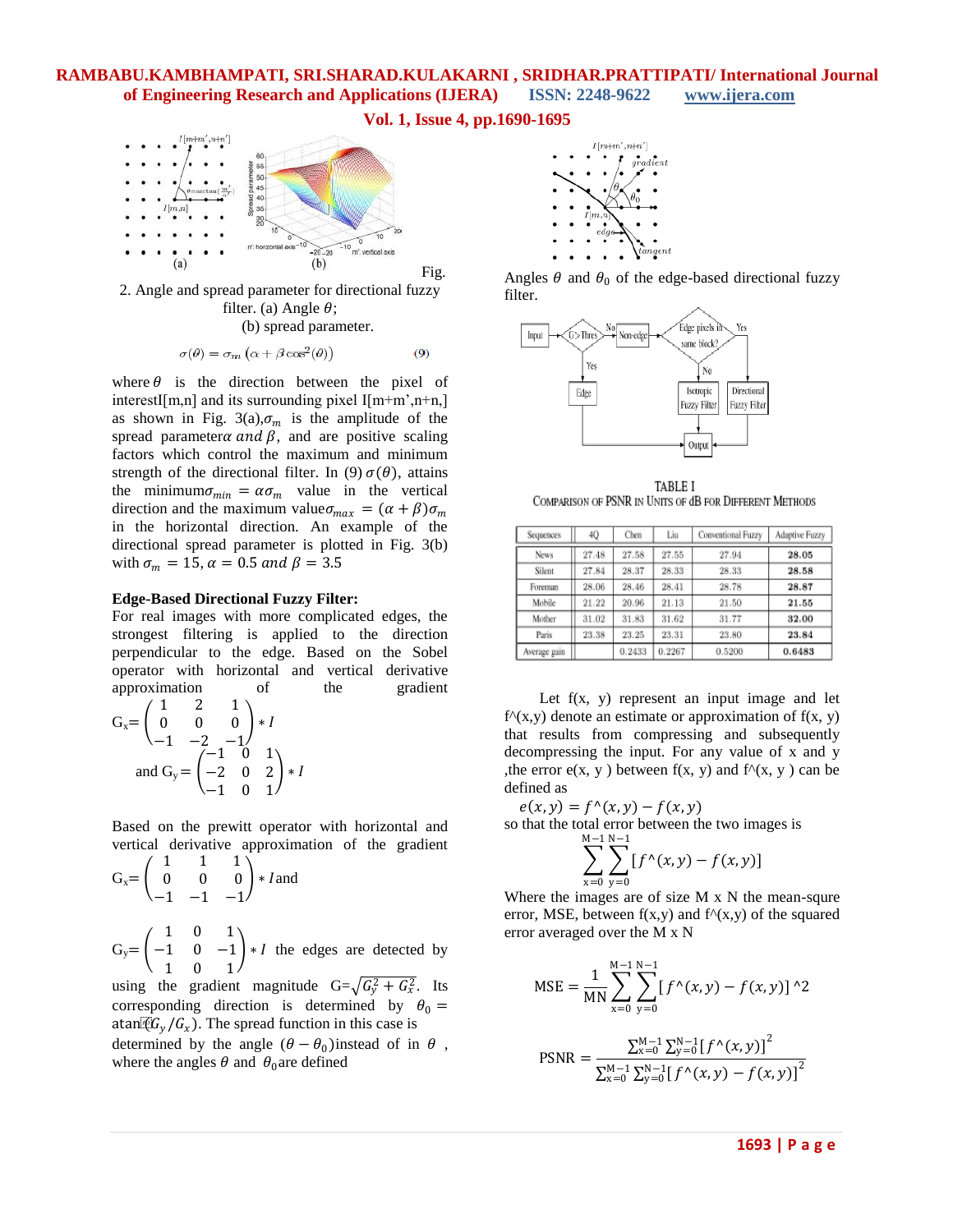**Vol. 1, Issue 4, pp.1690-1695**



#### **SIMULATION RESULTS:**

#### **Enhancement for Compressed Images:**

 Simulations are performed to demonstrate the effectiveness of the directional fuzzy filtering scheme. The qualities of the different approaches are compared in terms of visual quality and PSNR.a 1-D fuzzy de blocking filter as in [11] is applied prior to the proposed directional fuzzy de ringing-filter directional information between pixels. A future adaptive MCSTF can be considered for segmented.

#### Correlation between the current frame of compressed

mobile sequence and its surrounding frames.

#### **CONCLUSION:**

 An effective algorithm for image and video denoising using an adaptive fuzzy filter is proposed. This novel method overcomes the limitations of conventional nonlinear filters by accounting for pixel's activity and the direction between pixels. It is shown that the proposed adaptive fuzzy filter improves both visual quality and PSNR of compressed images and videos compared to existing approaches. The flickering artifact reduction is evaluated by the proposed flickering metric.

#### **REFERENCES:**

[1] A. Jerri*, The Gibbs Phenomenon in Fourier Analysis, Splines and Wavelet Approximations*. Dordrecht, The Netherlands: Kluwer,1998.

[2] M. Kaneko, Y. Hatori, and A. Koike, "Improvements of transform coding algorithm for motion-compensated interframe prediction errors-DCT/SQ coding," *IEEE J. Sel Areas Commun.*, vol. 5, no. 8, pp. 1068–1078, Aug. 1987.

[3] X. Fan, W. Gao, Y. Lu, and D. Zhao, "Flicking reduction in all intra frame coding," Joint Video Team of ISO/IEC MPEG and ITU-TVCEG, JVT-E070, Oct. 2002.

[4] S. Sakaida, K. Iguchi, S. Gohshi, and Y. Fujita, "Adaptive quantization control for reducing flicker of AVC/H.264 intra frames," presented at the Picture Coding Symp., Dec. 2004.

[5] T. Jarske, P. Haavisto, and I. Defee, "Postfiltering methods for reducing blocking effects from coded images," *IEEE Trans. Cosum. Electron.*, vol. 40, no. 8, pp. 521–526, Aug. 1994.

[6] A. Nosratinia, "Embedded post-processing for enhancement of compressed images," in *Proc. IEEE Data Compression Conf.*, 1999, pp.62–71.

[7] T. Chen, H. Wu, and B. Qiu, "Adaptive postfiltering of transform coefficients for the reduction of blocking artifacts," *IEEE Trans. Circuits Syst. Video Technol.*, vol. 11, no. 5, pp. 594–602, May 2001.

[8] S. Liu and A. Bovik, "Efficient DCT-domain blind measurement and reduction of blocking artifacts," *IEEE Trans. Circuits Syst. Video Technol.*, vol. 12, no. 12, pp. 1139–1149, Dec. 2002.

[9] B. Gunturk, Y. Altunbasak, and R. M. Mersereau, "Multiframe blocking-artifact reduction for transform-coded video," *IEEE Trans.Circuits Syst. Video Technol.*, vol. 12, no. 4, pp. 276–282, Apr. 2002.

[10] S. Oguz, Y. Hu, and T. Nguyen, "Image coding ringing artifact reduction using morphological postfiltering," in *Proc. IEEE Int. Work. Multimedia Signal Processing*, 1998, pp. 628–633.

[11] H. Kong, Y. Nie, A. Vetro, H. Sun, and K. Barner, "Adaptive Fuzzy Post-Filtering for Highly Compressed Video," in *Prof. IEEE Int. Conf. Image Proc.*, 2004, pp. 1802–1806.

[12] S. Westen, R. Lagendijk, and J. Biemond, "Adaptive spatial noise shaping for DCT based image compression," in *Proc. IEEE Int. Conf. Acoustics,*